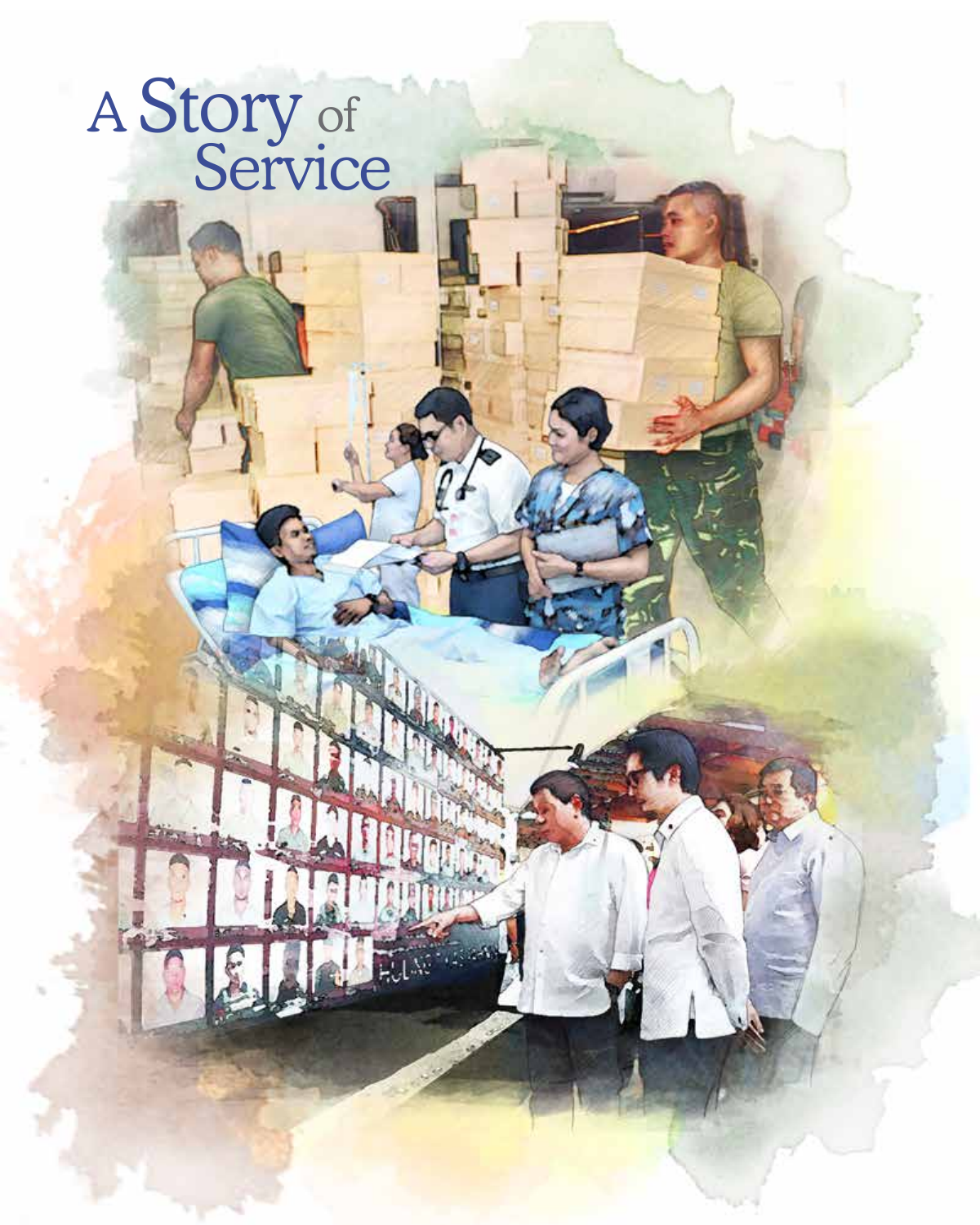## Serving the Military and the Communities

BCDA President and Chief Executive Officer Vivencio Dizon says that the organization has always recognized the AFP as its primary stakeholder throughout its years of service. The difference now is that they are exerting as much effort in telling our country's soldiers what the BCDA does for them, and letting them feel it.



"In the past, our relationship wasn't so good because communication was a problem," Dizon admits. The BCDA was even seen as an adversary or worse, land grabber.

He recalls it's one of the first things he said on the job when faced with an audience of BCDA stakeholders. You feel badly—I get that, he remembers telling them. "Kailangan natin baguhin 'yon (We need to change that)."

## Establishing a Stakeholder Engagement Program for the military

As of end-2017, BCDA conducted 15 regular forums for the Armed Forces to boost awareness of programs and activities mainly benefiting the uniformed services which, Dizon notes, is one of the major functions of BCDA as a government entity.

"You need to have a closer engagement with your number one partner and

*This AFP Forum at the Civil Military Operations School was one of 15 conducted in 2017.*

stakeholder. You have to change their mindset," he explains.

The BCDA is primarily tasked to convert former U.S. military bases into productive uses. In 2017, the agency remitted a record Php6 billion to the Bureau of Treasury (BTr).

BCDA remitted Php8.2 billion to the BTr as the share of the AFP, its major stakeholder, during the first two years of the Duterte administration. The amount represents 20% of the total Php40 billion received by the men and women in uniform from BCDA since the state-run agency was created in 1992.

"What we're doing now is just upping the ante in terms of giving the Armed Forces the importance it really deserves," says Dizon.

At the lobby of the BCDA Executive Offices, the mission, "We help strengthen our Armed Forces, while we build great

cities," is prominently displayed like a daily mantra on their AFP Tribute Wall.

"It's all about communicating that to the Armed Forces. And when you communicate that, you have to show it to them in action," he adds. "They can't just be words on the wall. You have to show them."

He points to their ongoing partnership with St. Luke's Medical Center—in which the BCDA shoulders the treatment of Marawi battle casualties in one of the country's best hospitals—as something that has never been done before. The initiative exemplifies their message that the military is front and center, as the BCDA promises.

Emphasizing service to stakeholders especially to recent casualties of the Marawi siege who received immediate medical assistance through the BCDA has helped to uplift the agency's image.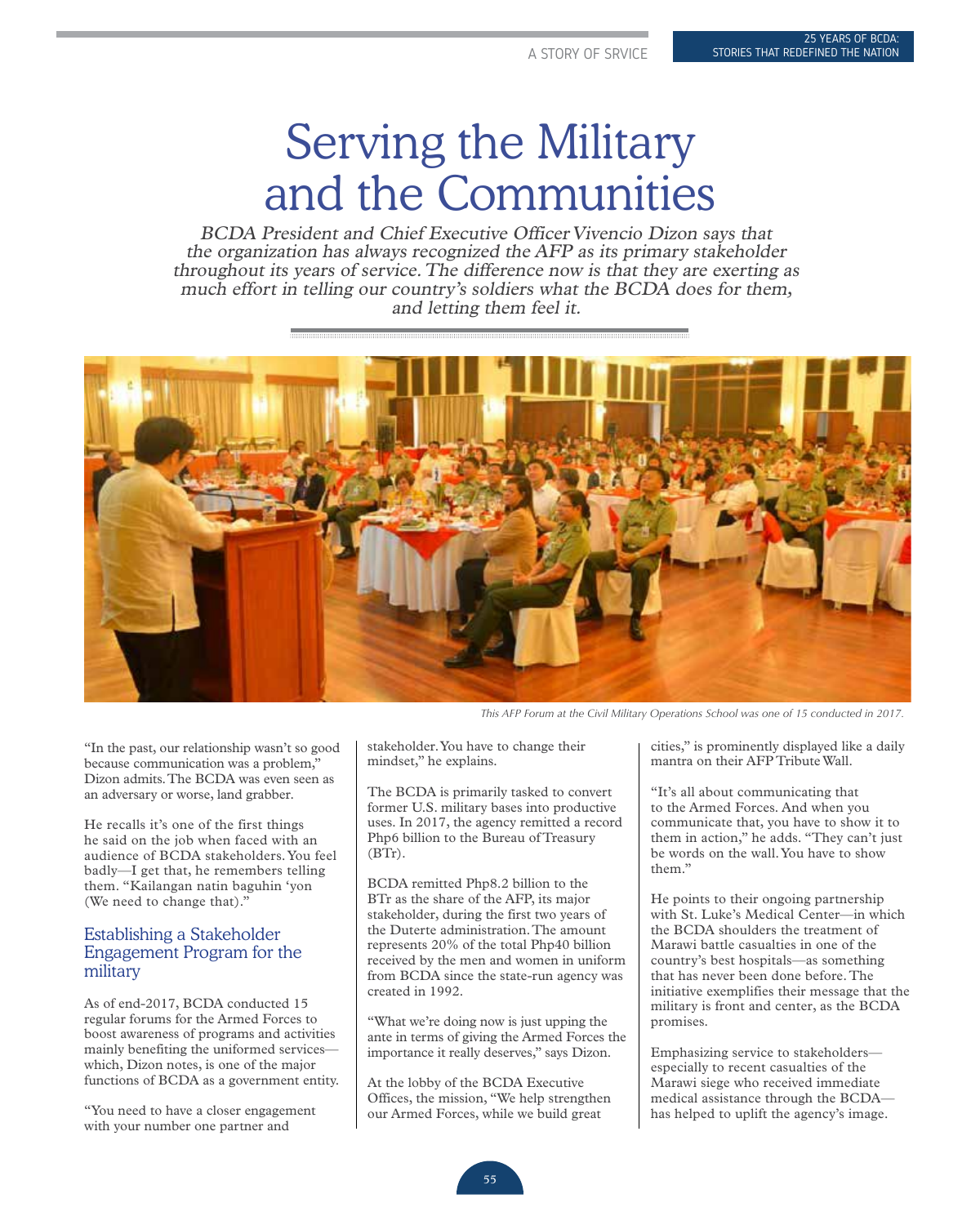"We are an organization that has soul," adds retired Brig. Gen. Carlos Quita, BCDA vice president for corporate services. He considers the BCDA's contributions to go beyond money or modernization. Income generation is balanced with service delivery. "We help dignify the soldiers. In a way, we pay tribute to them for their heroic deeds," he explains.

More than contributing to the modernization of the Armed Forces, 2017 also showed BCDA's genuine care for the military troops who were deployed in Mindanao due to the Marawi siege by donating 2,000 hygiene kits to the Philippine Army Civil Military Operations Regiment (CMOR) in support of their project dubbed "Project Shoebox." Personal care supplies with individual hand-written notes of encouragement were prepared by BCDA employees and officers in support of our brave men and women in uniform during the time of war.

## Caring for women in the labor force

The organization doesn't just cater to the military but also looks after the welfare of its officers and employees. There is equal attention devoted to developing technical capacity through workshops and training activities, as well as Gender and Development (GAD) initiatives—including orientations on sexual harassment and customizing office designs to accommodate the needs of mothers.

Quita proudly highlights that in 2017, BCDA was more proactive in its GADrelated initiatives, such as the Serbisyo Para Kay Juana: A 30-minute free massage session for BCDA employees. Organized by the BCDA GAD Focal Point System (GFPS) Committee in accordance to the program of Philippine Commission on Women (PCW), persons with disabilities (PWDs) or visually impaired masseuses were invited to BCDA's corporate office to give its employees free massage service.

Further, BCDA actively participated in PCW's National Women's Month Celebration (NWMC)—an annual event held every March. For 2017, BCDA conducted a medical mission for the senior citizens of Barangay O'Donell in Tarlac City. The said activity also served as an information campaign to help promote the PCW's program on women empowerment as well as the celebration of Women's Month.

BCDA also held activities as part of its participation in PCW's "VAW-Free Community Starts with Me" program—an 18-day Campaign to End Violence Against Women (VAW). A series of anti-sexual harassment talks for BCDA directors, officers, and rank-and-file employees was also held in August and December 2017. In coordination with the Taguig City Local Government and the Department of Social Welfare and Development (DSWD), BCDA held an outreach project for the Taguig City street children who are the most vulnerable sector in the VAW campaign.

BCDA, in collaboration with the Fort Bonifacio Development Corporation (FBDC), has also opened the Bonifacio Technology Center Lactation Station in support of breastfeeding mothers in the workplace.

## Fostering relationships

In 2017, Jollibee Foods Corporation, through its 1,000th store located in Bonifacio Global City—a former military camp—has donated gift certificates for the stakeholders of BCDA in support of BCDA's corporate social responsibility (CSR) programs.

The military and the project-affected people (PAP) within the vicinity of New Clark City were the beneficiaries of CSR initiatives. A food sharing activity was held on December 15, 2017, for at least 100 soldiers wounded in Marawi who were confined in the AFP Medical Center, also known as the V. Luna General Hospital, in Quezon City. BCDA also shared Jollibee treats with the Aeta community residing in Sitio Tangkilan in Brgy. Aranguen, Capas, Tarlac, and those in Brgy. Madapdap in Mabalacat, Pampanga on December 19, 2017.

Aileen Anunciacion Zosa, BCDA executive vice president, asserts that for BCDA, purpose is as important as profit. She likens their new direction to storytelling. "The roads, utilities, New Clark City, all these that we are building—why are we doing all these?" she explains. "We're not just doing infrastructure because we like it. We have a new city because it will make the lives of Filipinos better, and give them a higher quality of life."

"At the end of the day, it's for people," Zosa emphasizes. "That's our story."